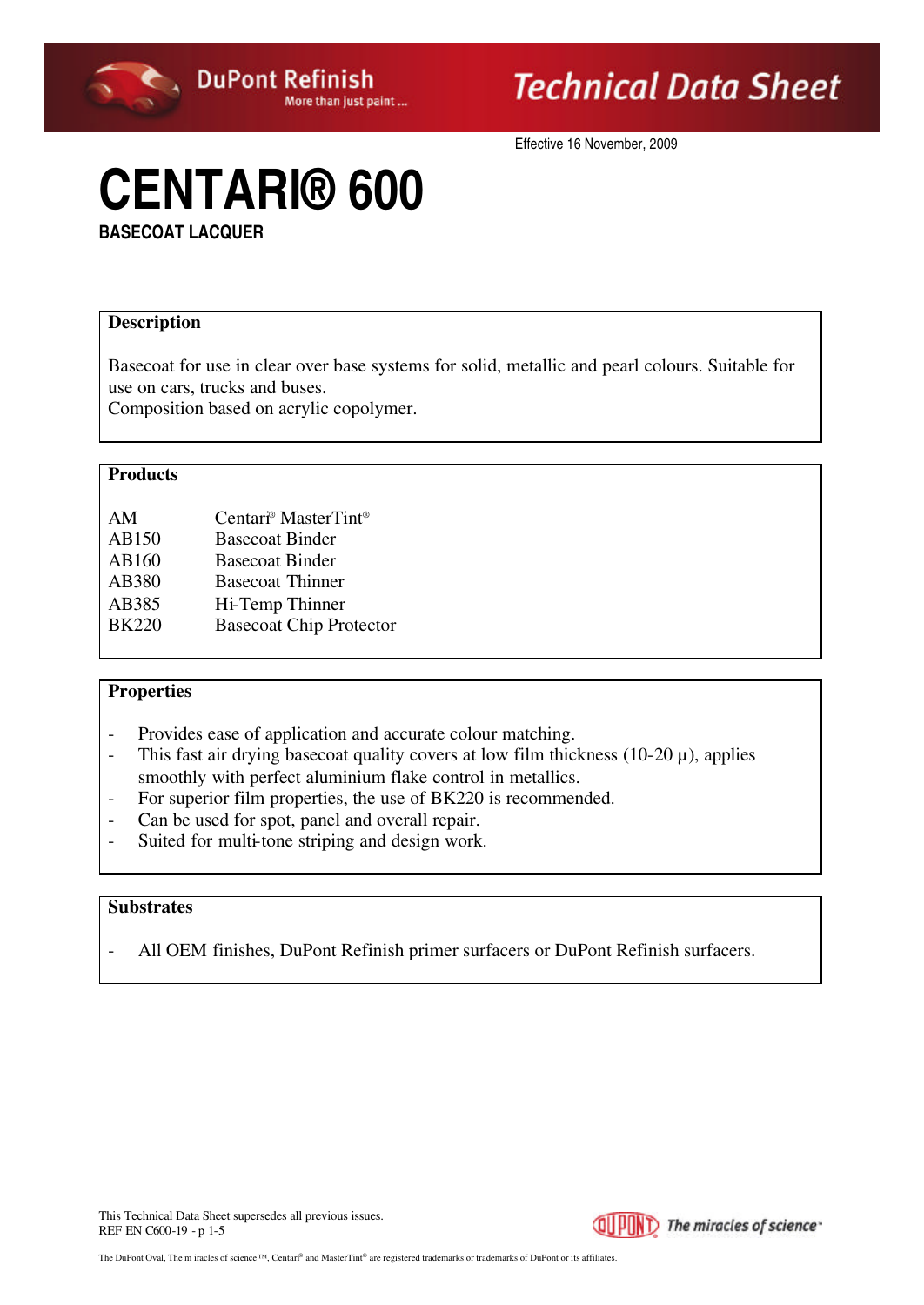

Effective 16 November, 2009

# **CENTARI® 600**

**BASECOAT LACQUER**

### **PRODUCT PREPARATION**

|                                                                                                                                                                                                        | <b>DuPont</b>       | See colour formula.                              |                  |                         |     |                 |  |  |  |
|--------------------------------------------------------------------------------------------------------------------------------------------------------------------------------------------------------|---------------------|--------------------------------------------------|------------------|-------------------------|-----|-----------------|--|--|--|
|                                                                                                                                                                                                        | <b>Refinish</b>     |                                                  |                  |                         |     |                 |  |  |  |
|                                                                                                                                                                                                        | colour tools        |                                                  |                  |                         |     |                 |  |  |  |
|                                                                                                                                                                                                        | <b>Mixing ratio</b> | Centari <sup>®</sup> 600                         | 1                | $15-25$ °C              |     | 25-30°C         |  |  |  |
|                                                                                                                                                                                                        |                     | AB380                                            | 0.8              |                         |     |                 |  |  |  |
|                                                                                                                                                                                                        |                     | AB385                                            |                  |                         | 0.8 |                 |  |  |  |
| $\sqrt{ \cdot }$                                                                                                                                                                                       | <b>Mixing ratio</b> |                                                  | <b>Volume</b>    | <b>Volume</b><br>Weight |     | Weight          |  |  |  |
|                                                                                                                                                                                                        | <b>Reinforced</b>   | Centari <sup>®</sup> 600                         | 9                | 100                     | 9   | 100             |  |  |  |
|                                                                                                                                                                                                        | basecoat            | <b>BK220</b>                                     | 1                | 10                      | 1   | 10              |  |  |  |
|                                                                                                                                                                                                        |                     | AB380                                            | 8                | 80                      |     |                 |  |  |  |
|                                                                                                                                                                                                        |                     | AB385                                            |                  |                         | 8   | 80              |  |  |  |
|                                                                                                                                                                                                        | <b>VOC</b>          | 756-791 g/l                                      |                  |                         |     |                 |  |  |  |
|                                                                                                                                                                                                        | Pot life            | Standard                                         | Not applicable.  |                         |     |                 |  |  |  |
|                                                                                                                                                                                                        | at $20^{\circ}$ C   | Reinforced                                       | 8 <sub>hr</sub>  |                         |     |                 |  |  |  |
|                                                                                                                                                                                                        | <b>Spray</b>        | DIN <sub>4</sub>                                 | $15 - 16 s$      |                         |     |                 |  |  |  |
|                                                                                                                                                                                                        | viscosity           | FORD <sub>4</sub>                                | $15 - 16 s$      |                         |     |                 |  |  |  |
|                                                                                                                                                                                                        | at $20^{\circ}$ C   | <b>AFNOR 4</b>                                   | $16 - 18 s$      |                         |     |                 |  |  |  |
|                                                                                                                                                                                                        | <b>Spray</b>        |                                                  | <b>Fluid tip</b> | <b>Distance</b>         |     | <b>Pressure</b> |  |  |  |
|                                                                                                                                                                                                        | equipment           | <b>Conventional guns</b>                         |                  |                         |     |                 |  |  |  |
|                                                                                                                                                                                                        |                     | Gravity feed                                     | $1.2 - 1.4$ mm   | 15-20 cm                |     | $3-4$ bar       |  |  |  |
|                                                                                                                                                                                                        |                     | Suction feed                                     | $1.4 - 1.6$ mm   | 15-20 cm                |     | $3-4$ bar       |  |  |  |
|                                                                                                                                                                                                        |                     | Pressure feed                                    | $1.0 - 1.2$ mm   | 15-20 cm                |     | $3-4$ bar       |  |  |  |
|                                                                                                                                                                                                        |                     | <b>Compliant guns</b>                            |                  |                         |     |                 |  |  |  |
|                                                                                                                                                                                                        |                     | (HVLP/HTE)                                       |                  |                         |     |                 |  |  |  |
|                                                                                                                                                                                                        |                     | Gravity feed                                     | $1.2 - 1.4$ mm   | $10-15$ cm              |     | According to    |  |  |  |
|                                                                                                                                                                                                        |                     | Suction feed                                     | $1.4 - 1.6$ mm   | 10-15 cm                |     | supplier's      |  |  |  |
|                                                                                                                                                                                                        |                     | Pressure feed                                    | $0.8 - 1.1$ mm   | 10-15 cm                |     | specifications  |  |  |  |
|                                                                                                                                                                                                        | <b>Number</b>       | $\overline{2}$                                   |                  |                         |     |                 |  |  |  |
|                                                                                                                                                                                                        | of coats            |                                                  |                  |                         |     |                 |  |  |  |
|                                                                                                                                                                                                        | <b>Flash time</b>   | Till flat between coats and before clearcoating. |                  |                         |     |                 |  |  |  |
| $\mathcal{F}(\mathcal{E}_\mathcal{A})$ .                                                                                                                                                               |                     | Tack rag-free after 20 min.                      |                  |                         |     |                 |  |  |  |
|                                                                                                                                                                                                        | <b>DFT</b>          | $10-20 \mu$                                      |                  |                         |     |                 |  |  |  |
| This data relates only to the material designated herein and does not apply to use in combination<br>with any other material or any process. The data is not to be considered as a warranty or quality |                     |                                                  |                  |                         |     |                 |  |  |  |
|                                                                                                                                                                                                        |                     |                                                  |                  |                         |     |                 |  |  |  |
| specification and we assume no liability in connection with its use.                                                                                                                                   |                     |                                                  |                  |                         |     |                 |  |  |  |

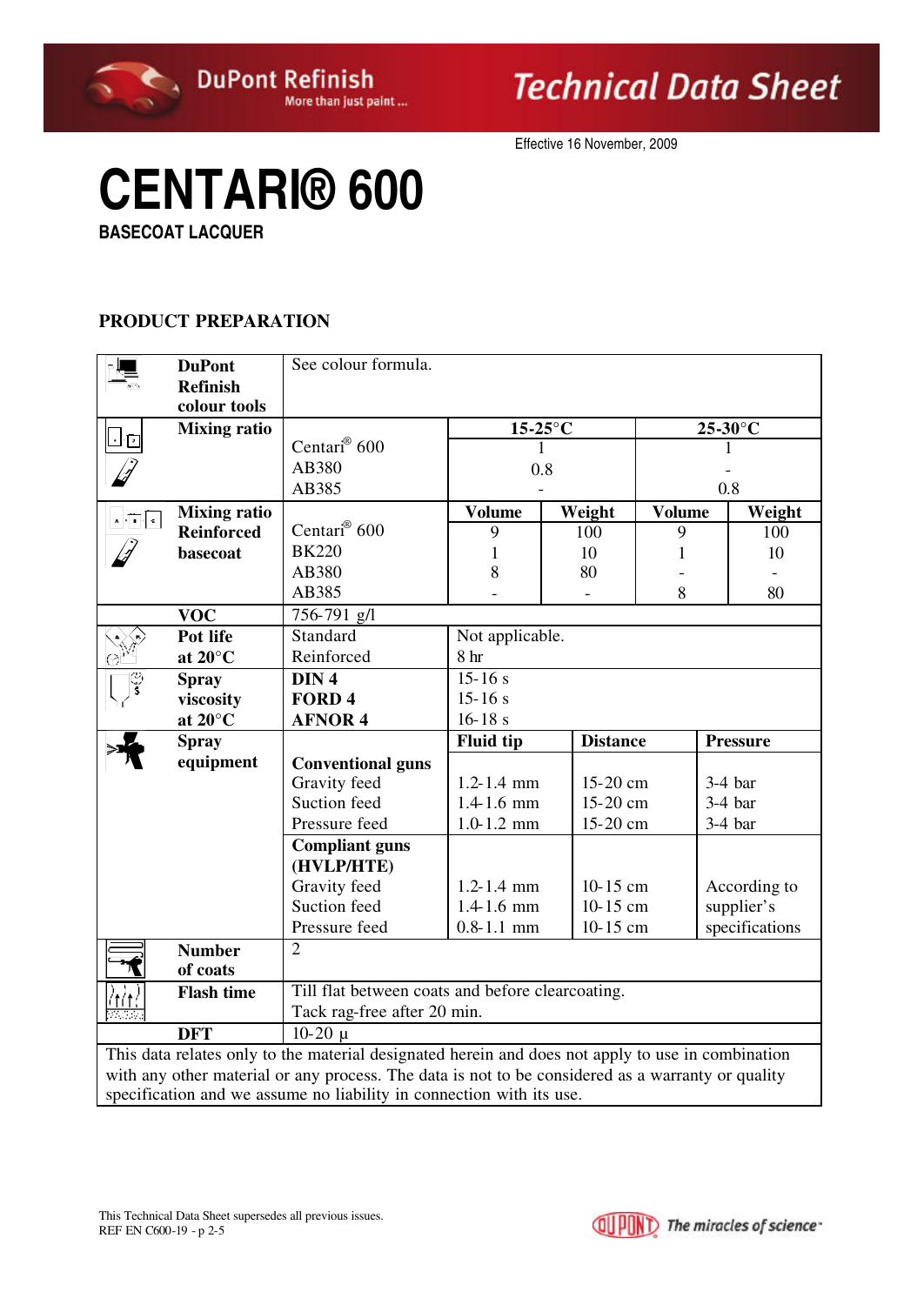

Effective 16 November, 2009

# **CENTARI® 600**

**BASECOAT LACQUER**

### **RECOMMENDED USE**

#### **Surface preparation**

- 1. Clean surface with water and soap. Rinse and dry.
- 2. Degrease with a correct DuPont Refinish preparatory cleaner. Wipe dry with a clean cloth.
- 3. Repair according to damage.
- 4. Sand surface:
	- a. mechanical P360 P400 P500;
	- b. wet P1000 P1200.
- 5. Remove all traces of sanding dust, blowing oil-free compressed air.
- 6. Degrease with a correct DuPont Refinish final cleaner/degreaser. Wipe dry with a clean cloth.
- 7. Tack rag.

#### **Basecoat application**

On well prepared surface, apply 2 full coats and flash till flat between coats. Spray a mistcoat 1-2 min after last coat if needed.

#### **Clearcoat application**

DuPont Refinish clear must be applied when basecoat is completely flat. Maximum time before clearcoating is 3 days.

#### **Equipment cleaning**

Use a correct DuPont Refinish solventborne gunwash.

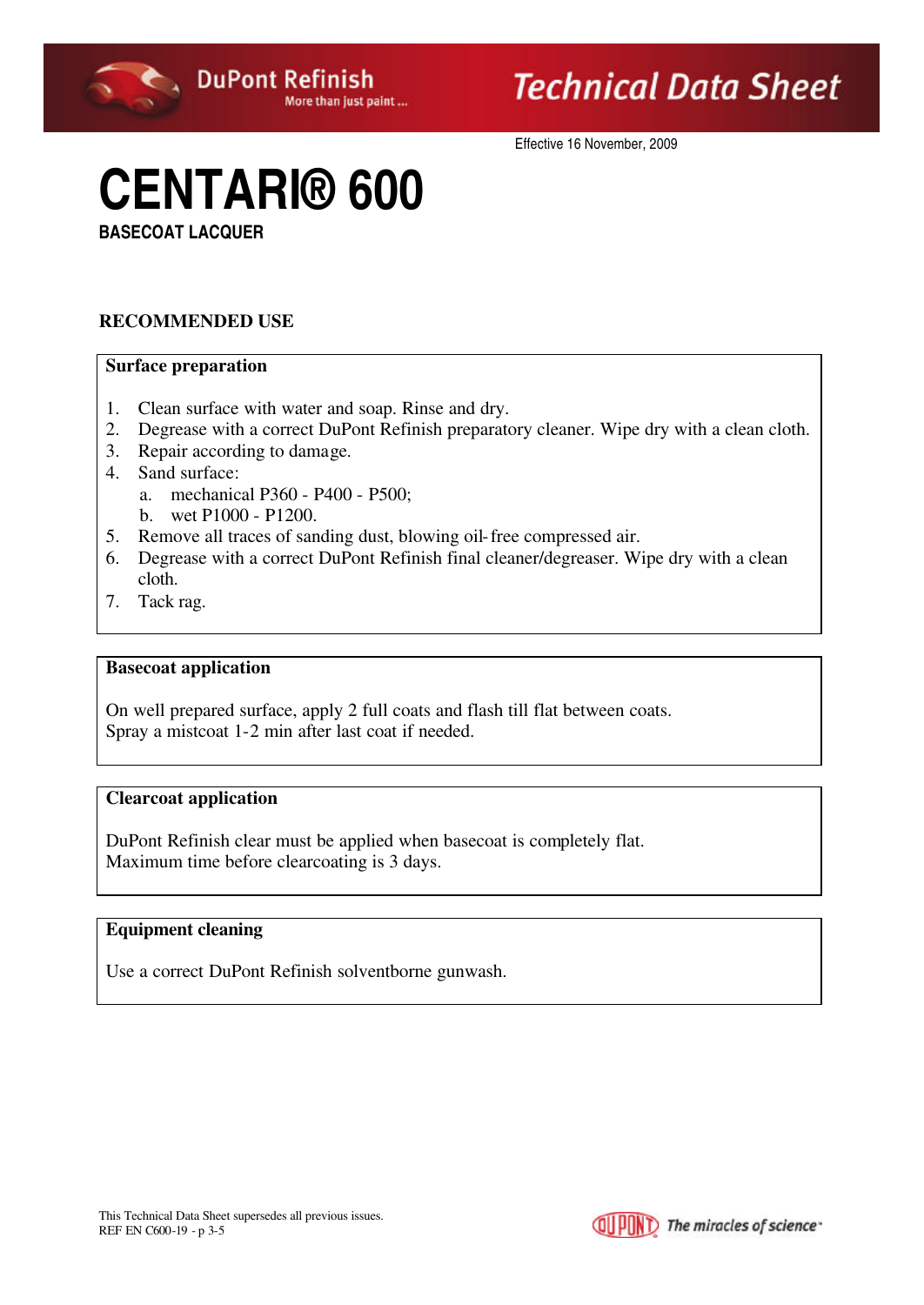

Effective 16 November, 2009

# **CENTARI® 600**

**BASECOAT LACQUER**

## **RECOMMENDED USE (con'd)**

### **Remarks**

- Centari<sup>®</sup> MasterTints<sup>®</sup> have to be thoroughly mixed before weigh-out and the Centari<sup>®</sup> 600 colour has to be mixed immediately after weigh-out.
- For improved stone chip resistance and superior adhesion cohesion, addition of 10 % BK220 before dilution is recommended.
- For mixing rod information, see specific TDS.
- Material has to be at room temperature (18-25<sup>o</sup>C) before use.

#### **Product data**

Theoretical coverage: 6-8 m²/l at recommended DFT - ready-to-spray

| <b>Products</b>                                             | <b>Packages</b> | Shelf life at $20^{\circ}$ C | <b>Density</b> |
|-------------------------------------------------------------|-----------------|------------------------------|----------------|
|                                                             |                 | (year)                       | (kg/l)         |
| AM Centari <sup>®</sup> MasterTint <sup>®</sup> (solids)    | $1 - 4$         |                              |                |
| AM Centari <sup>®</sup> MasterTint <sup>®</sup> (metallics) |                 |                              |                |
| AM Centari <sup>®</sup> MasterTint <sup>®</sup> (pearls)    | $0.5 - 1$       |                              |                |
| AM Centari <sup>®</sup> MasterTint <sup>®</sup> (specials)  | 0.5             |                              |                |
| AB150                                                       |                 |                              | 0.907          |
| AB160                                                       |                 |                              | 0.907          |
| AB380                                                       | $1 - 5 - 20$    |                              | 0.874          |
| AB385                                                       |                 |                              | 0.879          |
| <b>BK220</b>                                                |                 |                              | 1.090          |
|                                                             |                 |                              |                |

### **Safety**

Consult Safety Data Sheet prior to use. Observe the precautionary notices displayed on the container.